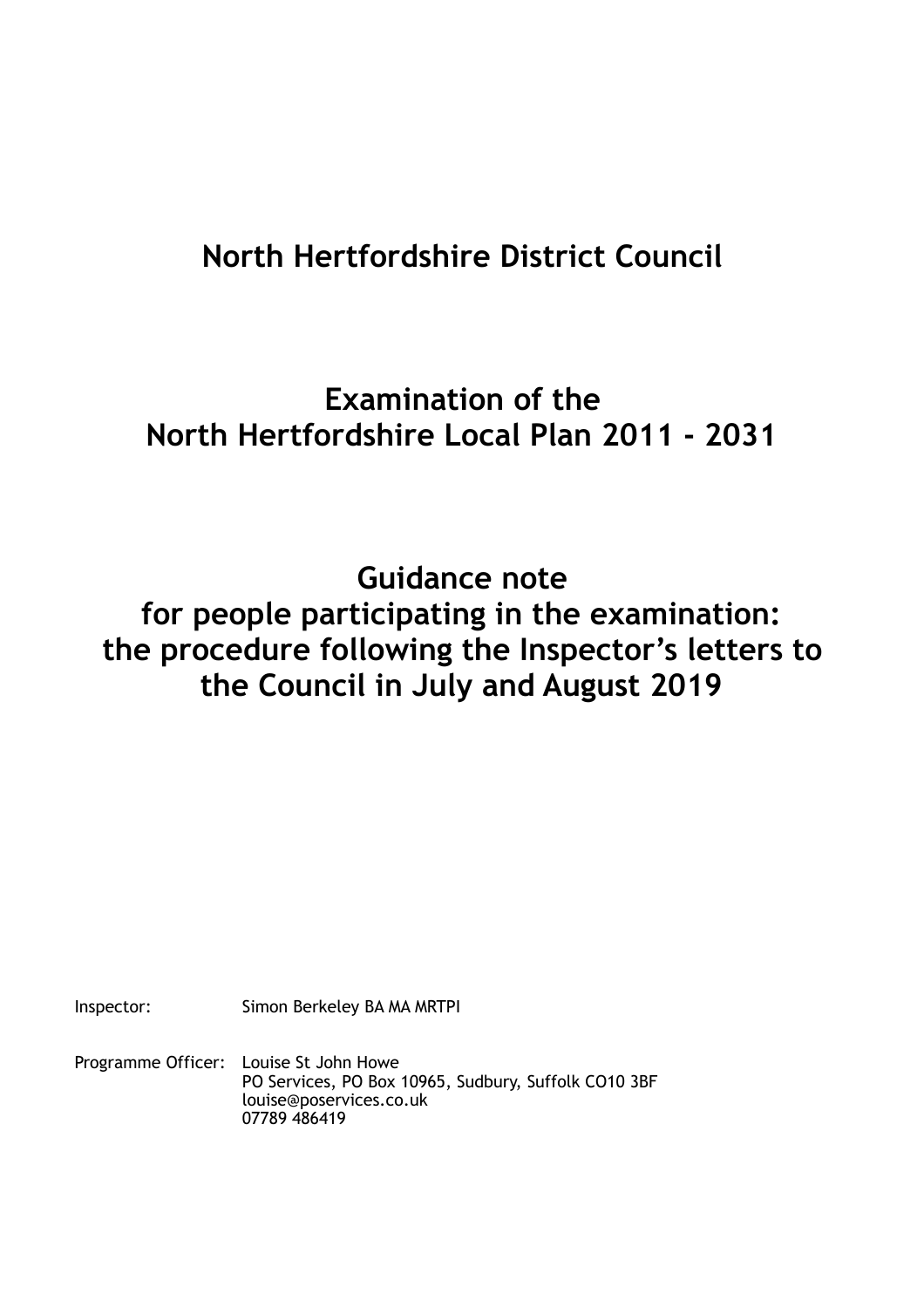#### **Introduction**

- 1. I am Simon Berkeley, the Planning Inspector appointed by the Secretary of State for Housing, Communities and Local Government to independently examine the soundness of the North Hertfordshire Local Plan 2011 – 2031 ('the Plan'). I have prepared this guidance note.
- 2. As you will no doubt be aware, I wrote to the Council on 9 July 2019 and again on 9 August 2019. In these letters I raised some concerns about the Local Plan and parts of the evidence base supporting it. I also raised some additional points and queries for clarification. The Council provided its response to all of the points I raised in November 2019. All of this correspondence and the associated documents are on the examination web-page and have been since December last year.
- 3. The purpose of this note is to explain the process following this written exchange. This note supplements the main guidance note I prepared for the examination as a whole [ED11] and should be read in conjunction with it.

## **National planning policy and guidance**

4. A new National Planning Policy Framework was published last year. This includes 'transitional arrangements' whereby local plans submitted on or before 24 January 2019 are to be examined on the basis of the National Planning Policy Framework 2012 ('the 2012 NPPF'). That is the basis for this examination. Consequently, the 2012 NPPF and the Planning Practice Guidance supporting it remain 'in force' for the purpose of this examination. All references in this note are to the 2012 NPPF.

## **The matters for exploration through further hearing sessions**

- 5. In my letters to the Council I indicated that further hearing sessions would be necessary in relation to some of the concerns I raised. The reasons why I consider hearings necessary in some instances and not others are set out in my letters to the Council.
- 6. In addition to those matters, there are two others on which I consider a further hearing session is required:
	- a) the supply of land for housing this is because this matter is one of fundamental importance and the Council has produced a note which indicates that there has been a significant change in the situation since it was previously discussed; and
	- b) the proposed use of the optional national technical standards for water efficiency and the nationally described internal space standards for dwellings – a hearing is necessary on this issue because it has not been discussed at a hearing previously and I have raised it as a concern with the Council.
- 7. I have now produced a 'Schedule of Further Matters, Issues and Questions' ('the Further MIQs'). This sets out the matters that will be considered at the further hearing sessions and will form the focus for the examination going forward.
- 8. I turn now to explain the process, firstly in relation to matters that will be discussed at the further hearings and then with regard to those that will not be considered at the further hearings.

## **The Further MIQs**

9. The Further MIQs have been circulated to the examination's participants with this note and is also available on the examination webpage. I have also issued a draft timetable for the further hearings. Any comments on either the draft hearings timetable or the scope of the matters I have set out should be sent to the Programme Officer by **5.00pm on Monday 27 January**.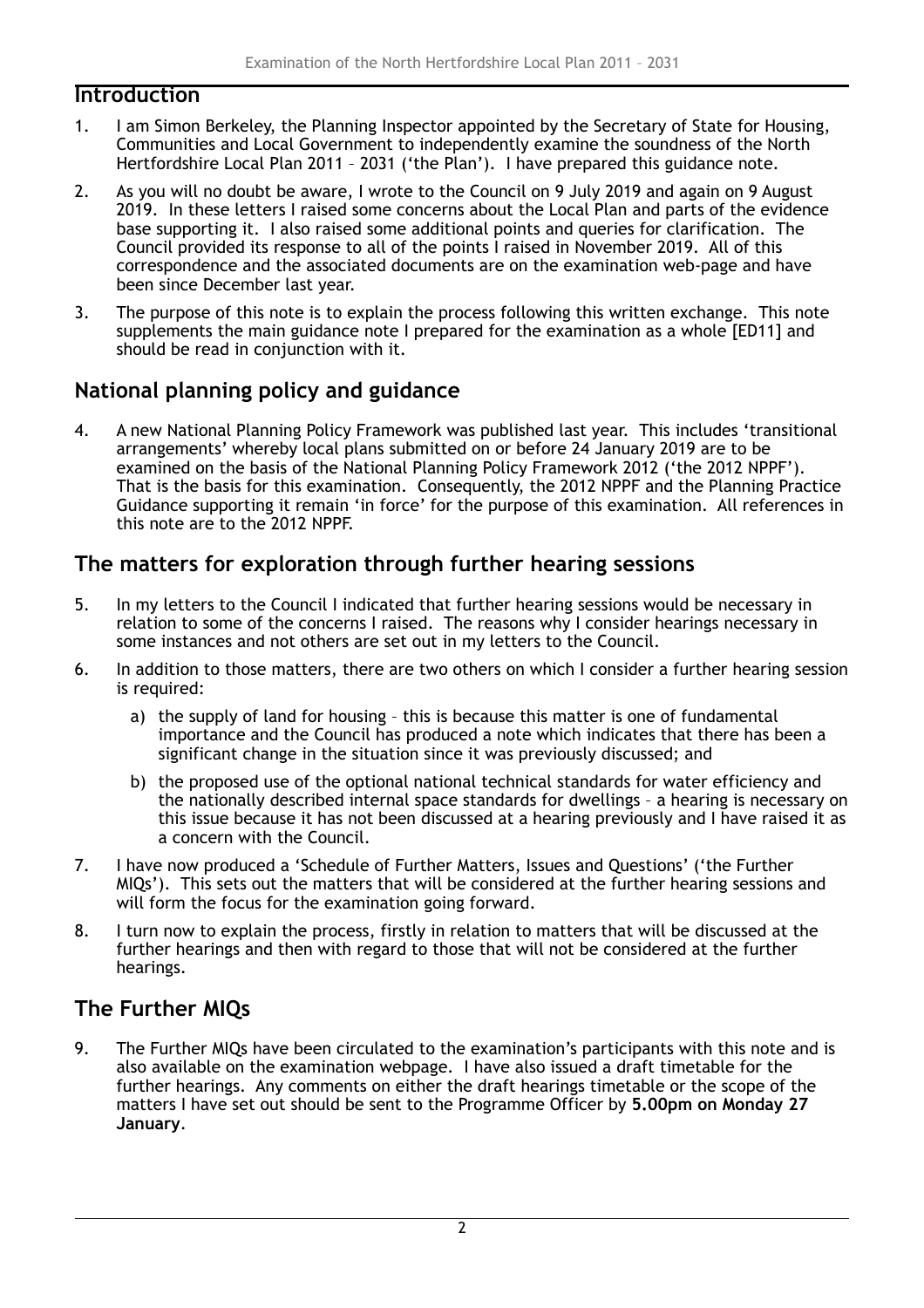#### **Written statements**

- 10. Your views can be considered in three ways:
	- a) you can rely on the written comments you have already made
	- b) you can if you wish also submit a written statement responding to the Further MIQs I have issued alongside this note
	- c) you can, if you wish and are entitled to do so, participate in the further hearing sessions – I explain this further below
- 11. For those who do choose to provide statements, they should directly address the matters I have identified in the Further MIQs.
- 12. All statements should:
	- a) relate solely to the matters you have raised in your earlier representation/comments
	- b) explain which particular part of the Plan is unsound
	- c) explain why it is unsound, having regard to the 2012 NPPF
	- d) explain how the Plan can be made sound
	- e) explain the precise change/wording that is being sought
- 13. The Council has already responded to my concerns and queries. I therefore do not require any written statements from the Council responding to my Further MIQs, except in relation to Matter 22 – the supply of land for housing. As mentioned above, this is because this matter is one of fundamental importance and it appears that there has been a significant change in the situation since it was previously discussed. My Further MIQs indicate the material I require from the Council in relation to this issue. It is open to the Council to provide statements to any other, or all, of the Further MIQs if it should so wish.
- 14. **One electronic copy and three paper copies** (not bound) of each written statement should be sent to the Programme Officer. Statements should be no longer than 3,000 words for each matter. Statements which are excessively long or contain irrelevant or repetitious material may be returned. Any technical evidence should be limited to appendices and should be clearly related to the case being made. Statements should be on A4 paper and stapled. Plans or diagrams should fold down to A4 size.
- 15. **Electronic and paper copies of all statements must be received by the Programme Officer by 5.00pm on Thursday 27 February at the latest.** If not received by this deadline, the Programme Officer will assume that written statements are not being provided.
- 16. Participants should adhere to the timetable for submitting written statements. **Late submissions and additional papers are unlikely to be accepted on the day of the relevant session**, since this can cause disruption and result in unfairness, and may lead to the hearing being adjourned.
- 17. I will not accept any further representations or evidence after the hearing sessions have finished unless I specifically request it. Any late or unsolicited material is likely to be returned.

#### **Participation at the further hearing sessions**

- <span id="page-2-1"></span>18. **Only those who have made representations seeking to change the Plan have a right to**  appear before, and be heard by, the Inspector.<sup>[1](#page-2-0)</sup> It is important to stress that written representations carry the same weight as those made orally at a hearing session. Consequently, participation at the further hearing sessions is only necessary if, in the light of the Further MIQs, you have specific points you wish to contribute.
- 19. People who are able to participate in the forthcoming further hearing sessions are those who made a representation responding to the Council's consultation (which ran from 3 January to

<span id="page-2-0"></span><sup>&</sup>lt;sup>[1](#page-2-1)</sup> S20(6) of the Planning and Compulsory Purchase Act 2004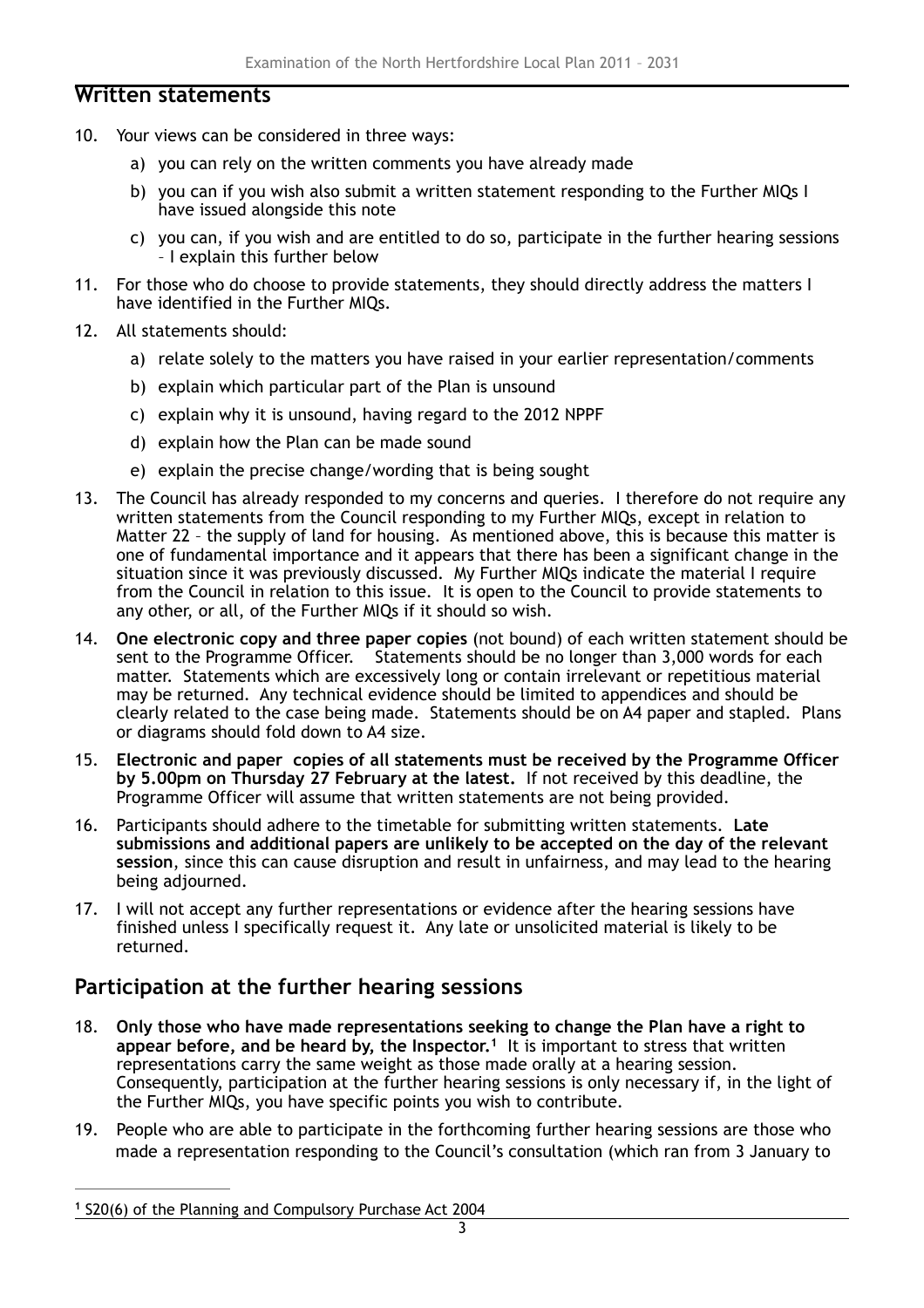11 April 2019) about the main modifications and the additional work undertaken by the Council where that representation relates to a specific point that is among the Further MIQs.

- 20. Justifying and 'defending' the Local Plan is a matter for the Council and people supporting it do not have an automatic right to be heard. However, as a matter of discretion and as it is highly likely to assist me considerably, those who are promoting one of the sites proposed for development in the Local Plan may also participate in the further hearing sessions where the site they are promoting is among those listed for discussion in the Further MIQs.
- 21. If you are able to participate in the further hearings and wish to do so, you should contact the Programme Officer **by 5.00pm on Monday 3 February** indicating the Matter and the session you wish to attend (see the draft hearings timetable). **Please note that if you do not contact the Programme Officer by that date it will be assumed that you do not wish to appear and be heard, and you will not be listed as a participant.**

#### **The venue, the timetable and day to day arrangements**

- 22. The further hearing sessions will start on **Monday 16 March at 10.00am**.They will be held in the **Icknield Centre, Icknield Way, Letchworth Garden City, SG6 1EF** (see icknieldcentre.com for venue details).
- 23. Every effort will be made to keep to the draft timetable, but late changes may be unavoidable. Priority will be given to starting the debate on each matter at the appointed time, and it may be necessary to extend the discussion in the afternoon session. The Programme Officer will endeavour to inform the participants of any late changes to the timetable, **but it is the responsibility of the participants to keep themselves up to date with the arrangements and programme**. **Participants need to be ready to attend on the Reserve time indicated on the programme – this will be used if necessary to complete any unfinished sessions.**
- 24. Sessions will normally start at 9.00am (except the first day which will start at 10.00am) and 2.00pm each day, with a break for lunch at about 1.00pm, and a finish at about 5.00pm. A short break will be taken mid-morning and mid-afternoon.
- 25. Please let the Programme Officer know as soon as possible if you have any specific needs in relation to attendance and participation at the further hearing sessions.

#### **The matters not being explored through the further hearing sessions**

- **26.** A number of matters that I raised with the Council in my letters of 9 July and 9 August 2019 are not scheduled for discussion at a further hearing session. My starting point here – as set out in the Planning Inspectorate's guide '*Procedure guide for local plan* examinations' (June 2019,  $5<sup>th</sup>$  edition) - is that further hearing sessions will not usually be held unless they are necessary to resolve a fundamental soundness issue, to deal with substantial issues raised in the representations or to ensure fairness. I have reached my decision on which matters will be the subject of a further hearing in the light of this guidance.
- **27.** If you made a representation responding to the Council's consultation (which ran from 3 January to 11 April 2019) about the main modifications and the additional work undertaken by the Council, I will take it into account in coming to my conclusions about the soundness of the Local Plan – as with all representations. If the Council's response to my letters of July and August 2019 covers any of the points you raised that are not among those to be discussed at a further hearing, there will be an opportunity for you to make a final comment in the light of the Council's response.
- **28.** Once the further hearing sessions are completed, there will be one final focussed consultation. This will invite representations on:
	- **a)** the Council's response to my letters of July and August 2019 insofar as it relates to matters not discussed at the further hearing sessions; and
	- **b)** any main modifications I consider necessary for soundness that have not already been the subject of consultation – including any arising from the further hearing sessions – and the